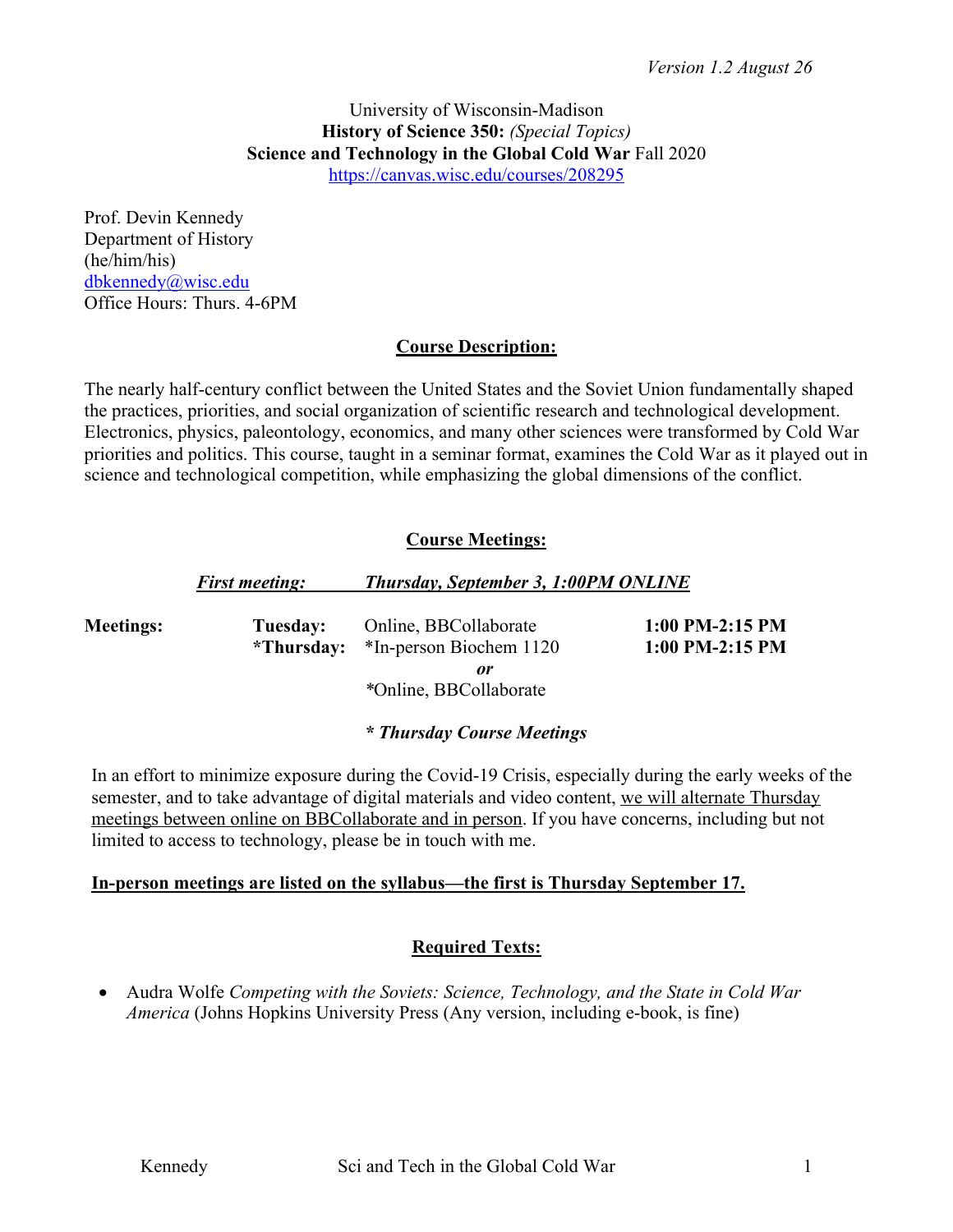## **Learning Outcomes**

Students, upon successful completion of the course, will be able to:

- Identify key events in the Cold War, as well as many scientific and technological developments from 1945-1989
- Recognize social, economic, and political factors influencing the organization and priorities of science, and the development and application of technology
- Situate scientific competition and technological change in a global perspective
- Identify ideological and cultural effects of scientific research and technological enterprise
- Analyze historical secondary sources for argument, evidence, and place them in dialogue

## **Course Details**

**Prerequisites:** None **Breadth:** Humanities **Level:** Intermediate **L&S Credit**: Counts as Liberal Arts and Science Credit in L&S **Credits:** 3 **Modality:** Blended: alternating online and in-person seminars

## **Credit Hour Details**

This class meets for **two, 75-minute class periods each week** over the fall semester and carries the expectation that students will work on course learning activities (reading, preparing for discussions, working on presentation and writing assignments, watching films / film clips at home, studying for examinations) **for about 3 hours out of the classroom for every class period (i.e. about 6 hours per week**)**.** The syllabus includes more information about meeting times and expectations for student work.

## **Accommodations**

The University of Wisconsin-Madison supports the right of all enrolled students to a full and equal educational opportunity. The Americans with Disabilities Act (ADA), Wisconsin State Statute (36.12), and UW-Madison policy (Faculty Document 1071) require that students with disabilities be reasonably accommodated in instruction and campus life. Reasonable accommodations for students with disabilities is a shared faculty and student responsibility. Students are expected to inform faculty [me] of their need for instructional accommodations by the end of the third week of the semester, or as soon as possible after a disability has been incurred or recognized. I will work either directly with you or in coordination with the McBurney Center to identify and provide reasonable instructional accommodations. Disability information, including instructional accommodations as part of a student's educational record, is confidential and protected under FERPA.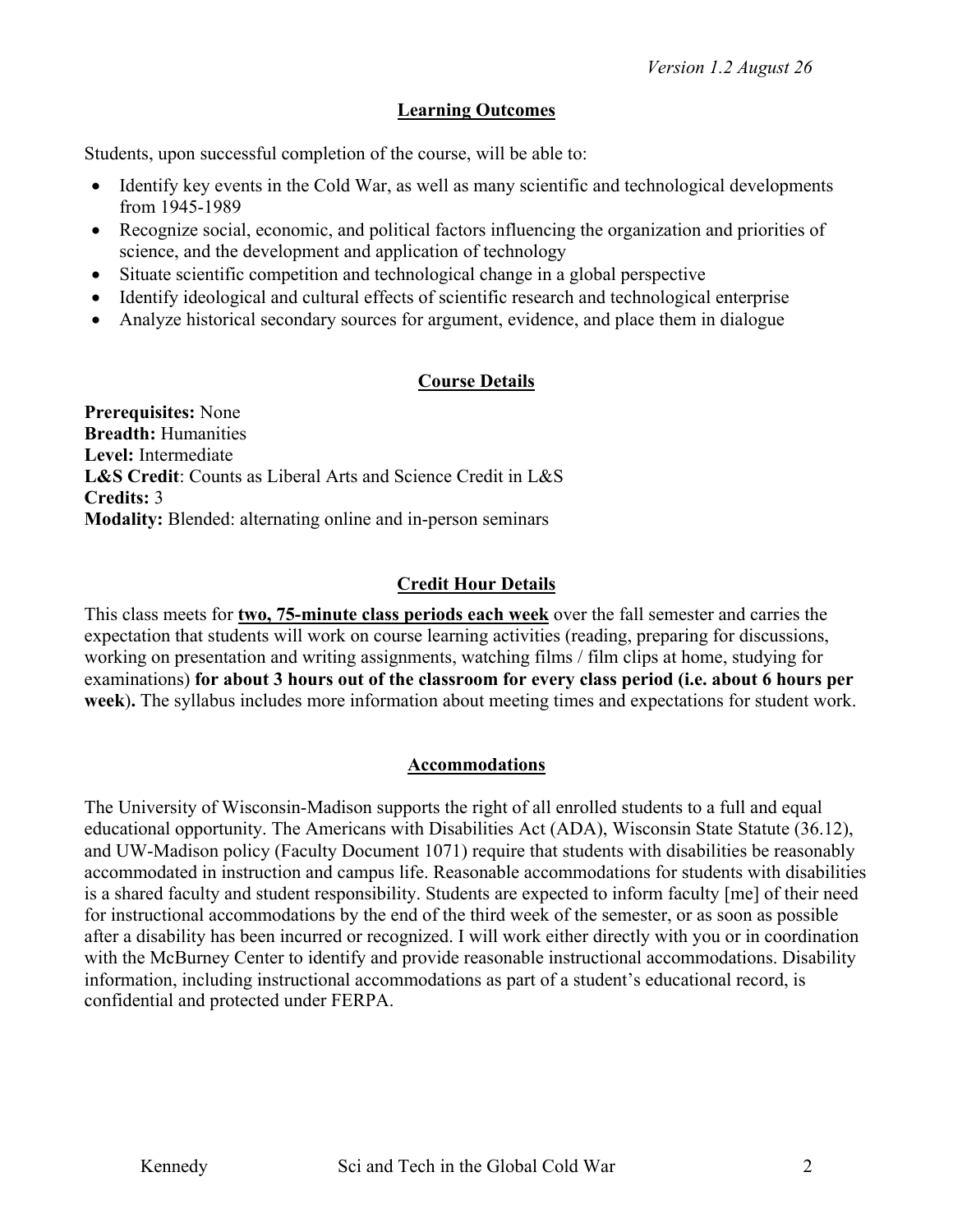## **Policy on Electronic Devices**

Laptops and other note-taking devices are welcome during class meetings. Technology offers many benefits to our notetaking, studying, and research practices, but can also easily produce distractions. We should all remain attentive and respectful to one another during class time.

## **Institutional statement on diversity:**

Diversity is a source of strength, creativity, and innovation for UW-Madison. We value the contributions of each person and respect the profound ways their identity, culture, background, experience, status, abilities, and opinion enrich the university community. We commit ourselves to the pursuit of excellence in teaching, research, outreach, and diversity as inextricably linked goals.

The University of Wisconsin-Madison fulfills its public mission by creating a welcoming and inclusive community for people from every background – people who as students, faculty, and staff serve Wisconsin and the world." https://diversity.wisc.edu/

## **Policy on late work:**

Late work shall be penalized one letter grade per day. For example, an "A" assignment will score an Aif it is one day late, and a  $B+$  if two days late. No assignment will be accepted more than one week late, except for *extraordinary* circumstances.

## **Extension Policy:**

Please be in touch with Professor Kennedy if you expect to be delayed in submission of your work, as soon as possible.

## **Academic Integrity and Plagiarism:**

By virtue of enrollment, each student agrees to uphold the high academic standards of the University of Wisconsin-Madison; academic misconduct is behavior that negatively impacts the integrity of the institution. Cheating, fabrication, plagiarism, unauthorized collaboration, and helping others commit these previously listed acts are examples of misconduct which may result in disciplinary action. Examples of disciplinary action include, but is not limited to, failure on the assignment/course, written reprimand, disciplinary probation, suspension, or expulsion.

## **Face Coverings:**

Individuals are expected to wear a face covering while inside any university building, including during our in-person class meetings. Face coverings must be worn correctly (i.e., covering both your mouth and nose) in the building if you are attending class in person. If any student is unable to wear a facecovering, an accommodation may be provided due to disability, medical condition, or other legitimate reason.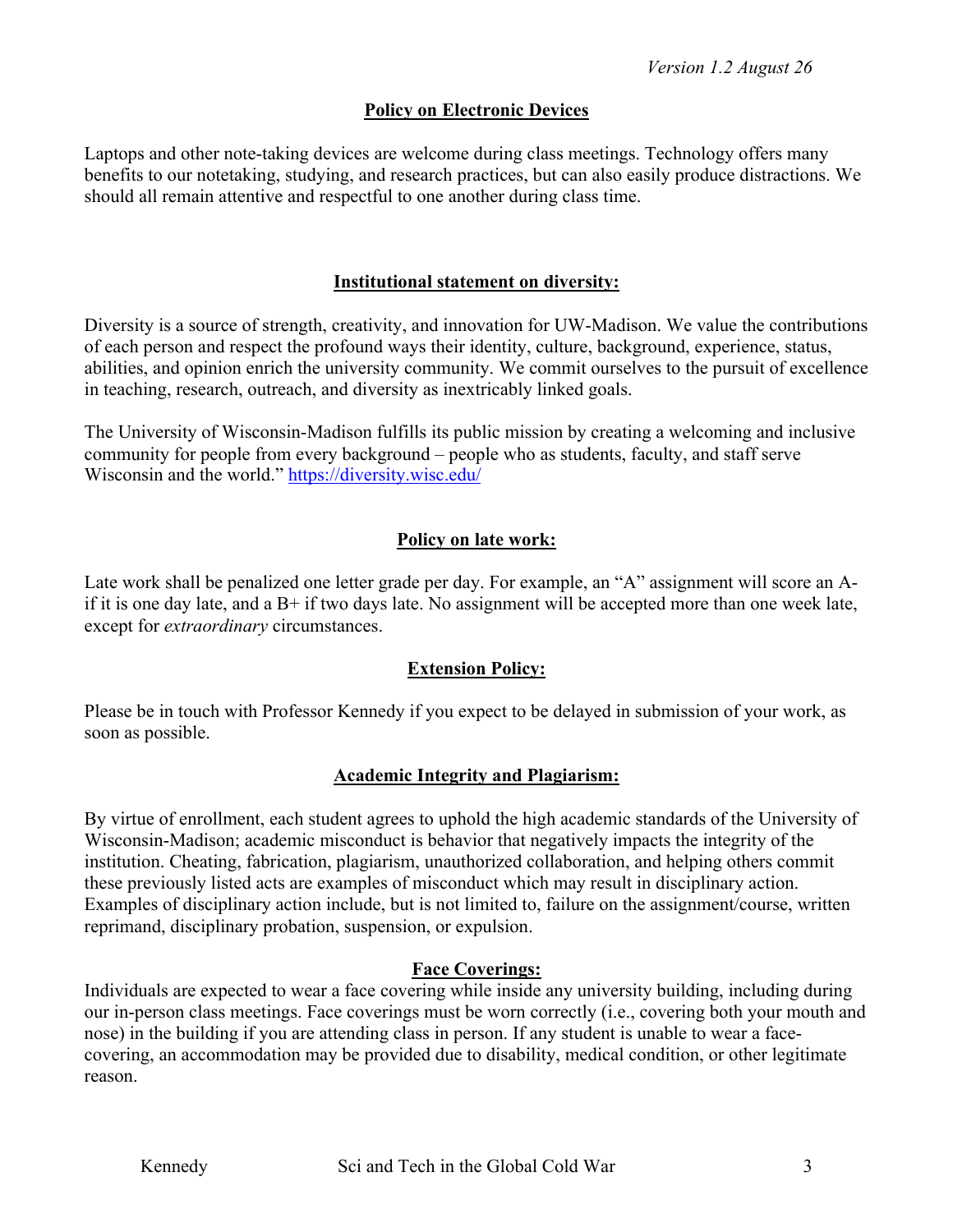Students with disabilities or medical conditions who are unable to wear a face covering should contact the McBurney Disability Resource Center or their Access Consultant if they are already affiliated. Students requesting an accommodation unrelated to disability or medical condition, should contact the Dean of Students Office.

Students who choose not to wear a face covering may not attend in-person classes, unless they are approved for an accommodation or exemption. All other students not wearing a face covering will be asked to put one on or leave the classroom. Students who refuse to wear face coverings appropriately or adhere to other stated requirements will be reported to the Office of Student Conduct and Community Standards and will not be allowed to return to the classroom until they agree to comply with the face covering policy. An instructor may cancel or suspend a course in-person meeting if a person is in the classroom without an approved face covering in position over their nose and mouth and refuses to immediately comply.

## **Quarantine or Isolation Due to COVID-19**

Students should continually monitor themselves for COVID-19 symptoms and get tested for the virus if they have symptoms or have been in close contact with someone with COVID-19. Students should reach out to instructors as soon as possible if they become ill or need to isolate or quarantine, in order to make alternate plans for how to proceed with the course. Students are strongly encouraged to communicate with their instructor concerning their illness and the anticipated extent of their absence from the course (either in-person or remote). The instructor will work with the student to provide alternative ways to complete the course work.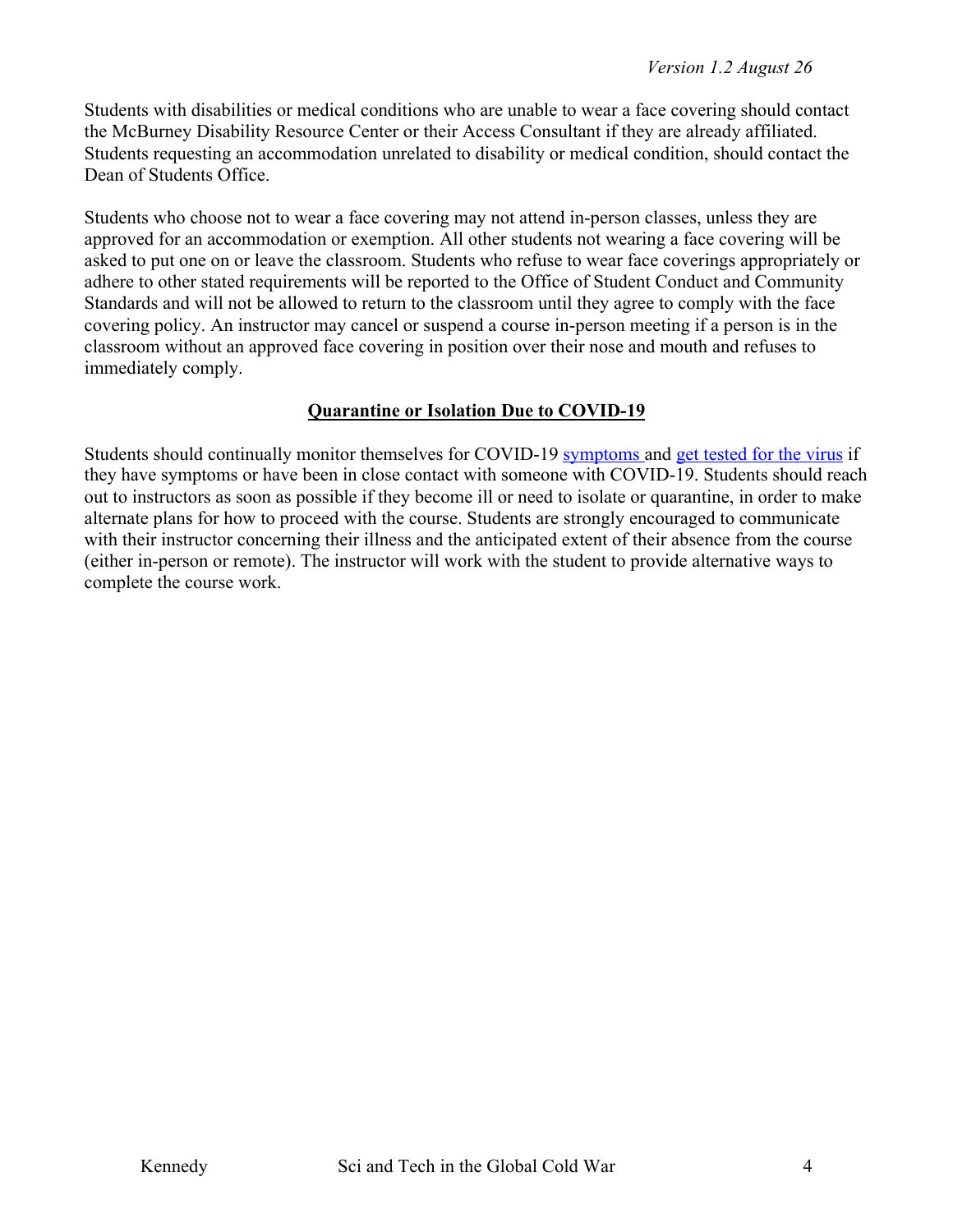## **Course Requirements**

# **Grade Components:**

Attendance (10%) Discussion Contributions (20%) Mini-exam: Take-home Mid-term Exam (15%) Assignment 1: Presentation (15%) Assignment 2: Review Essay (25%) Presentation Response (5%) Wrap-up Quiz (10%)

#### **Attendance (10%)**

You get automatic full credit on your attendance score if you attend all class meetings**.** You get three "freebies" (unexcused, unexplained absences); but after that, you'll **lose 1%** on your attendance grade for each meeting that you either do not attend. Additionally, if something comes up (a doctor's visit, family situation, technical issue, illness) you should be in touch with Professor Kennedy to request an excused absence, but please try to do so in advance to arrange alternative work, where relevant.

#### **Discussion Contributions (25%)**

You are graded on your contributions to class meetings and discussions, not simply in terms of the amount you speak, but also on your productive engagement with your classmates' ideas. In our first meetings, we will discuss in greater detail expectations for participation, ideas for how to build upon each other's comments, standards of behavior and respect in our classroom community, and the way you will be evaluated. (also see the rubric below).

## **Discussion Participation Rubric**

| Excellent (90-                                                                                                                                                                                    | Good (80-90)                                                                                                      | Competent (70-                                                                                                                                                   | Inadequate (60-                                                                                                                                     | Fail $(0-60)$                            |
|---------------------------------------------------------------------------------------------------------------------------------------------------------------------------------------------------|-------------------------------------------------------------------------------------------------------------------|------------------------------------------------------------------------------------------------------------------------------------------------------------------|-----------------------------------------------------------------------------------------------------------------------------------------------------|------------------------------------------|
| 100)                                                                                                                                                                                              |                                                                                                                   | 80)                                                                                                                                                              | 70)                                                                                                                                                 |                                          |
| -Mastery over<br>readings and<br>previous<br>discussion<br>-Explores<br>questions<br>rigorously<br>-Comes to class<br>with<br>interpretations<br>and questions<br>-Engages others<br>respectfully | -Knows readings<br>well<br>-Consistent<br>preparation and<br>involvement<br>-Offers analysis of<br>texts in class | -Basic grasp of<br>reading<br>-Mostly offers<br>facts or surface-<br>level<br>interpretations<br>-Contributes when<br>called upon but<br>not actively<br>engaged | -Insufficient<br>command of<br>reading<br>-Attempts to<br>contribute facts or<br>interpretations<br>when called but<br>unable to offer<br>substance | -Uninvolved<br>-Unexcused<br>-Disruptive |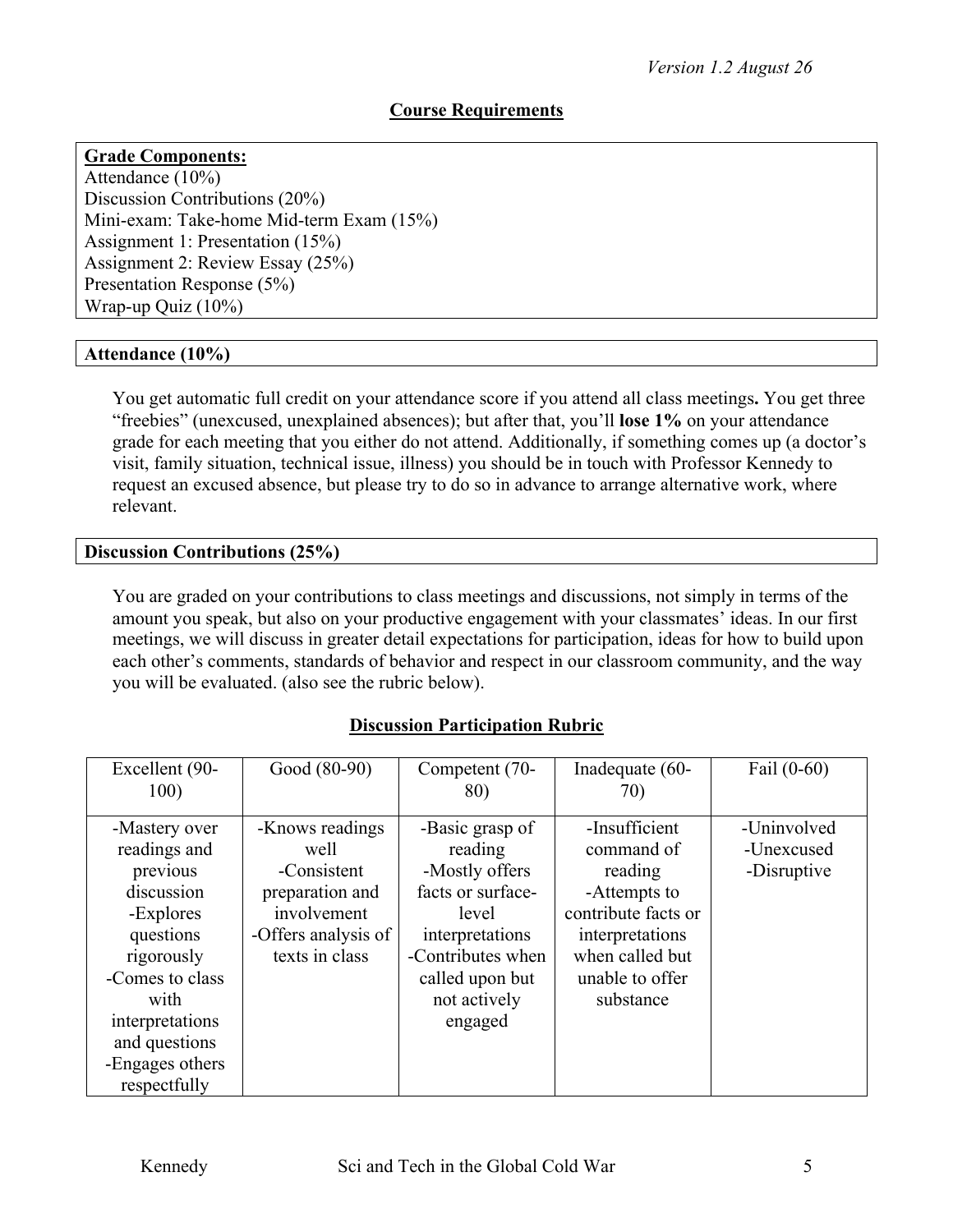#### **Mid-Term Take-home Exam (15%)**

The mid-term exam is a set of short to medium-form essays that are open-book, and which you will have about a week to work on. You will have a choice of multiple questions to answer. You are welcome to discuss the questions, your strategies for answering them, and sources, with peers, but **all writing must be your own**.

#### **Assignment 1: Presentation (15%)**

In Week 3, you will receive a list of articles and scholarly chapters and choose one to present on during class on November 12. You should use images, or video clips, or presentation slides to organize an approximately five-minute presentation, that brings your peers up to speed on the material you read. You will receive further instructions, but your tasks in the presentation will be to provide an introduction of the historical material presented, the argument of the author, and describe one source the author used and how.

#### **Presentation Response (5%)**

In a brief response (of about 200-300 words), you will summarize a presentation done by a peer (you will be assigned) and give feedback about what you found effective in their presentation style. This response will be incorporated into the feedback presenters receive from Prof. Kennedy.

#### **Assignment 2: Review Essay (20%)**

The Second assignment is an essay of approximately 1500-2500 words that *reviews* two works that thematize, address, analogize, make reference to or help us understand, science and technology in the cold war. These can be movies, tv shows, documentaries, books, including novels or graphic novels, or scholarly works (i.e. scholarly books).

Further details will be given when the assignment is provided on October 15, but you can begin to consider works to include now.

Your review will introduce the works, their format, and then compare and contrast them, giving some judgment as to their historical value (e.g. what they shed light on/ help us to understand, or, alternatively, what they confuse about the past). The works should be related—but their specific connection is up to you to determine and articulate explicitly and convincingly: e.g bringing together two books on mutually assured destruction; two movies about the space race; a sci-fi book that you read as an analogy for the Cold War and a movie about arms control. You must include some historical material from the course (e.g. from Wolfe, or other course readings)—but no additional historical research is expected.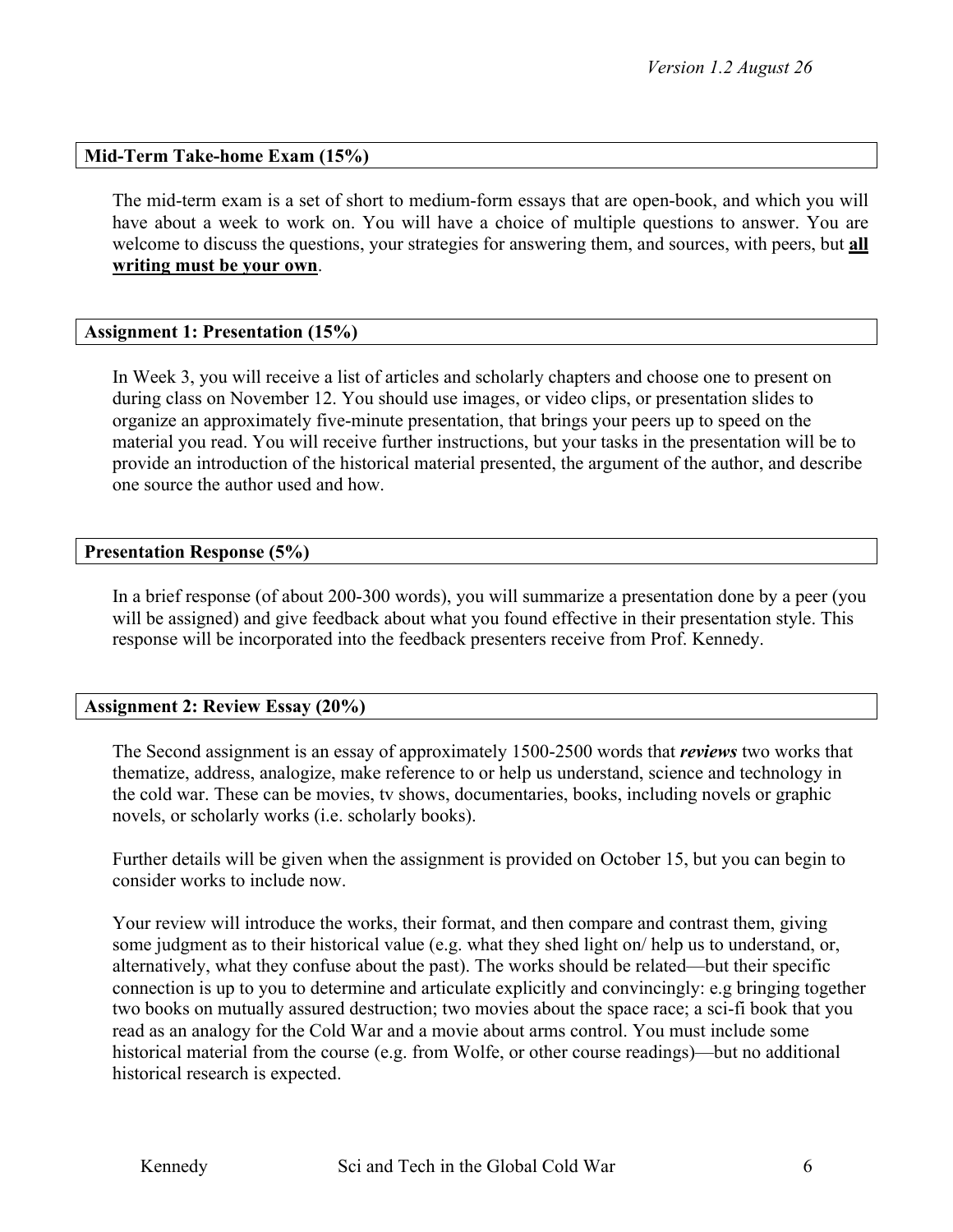#### **Resources for the Review Essay**

In addition to the samples and guidelines I will provide on the assignment instructions, I encourage you to take early advantage of University resources for developing a draft of your essay, especially the History Department History Lab. They are offering *remote appointments:*  https://history.wisc.edu/undergraduate-program/the-history-lab/. I also recommend the University Writing Center: https://writing.wisc.edu/individual/ for developing your skills.

#### **Wrap-up / Feedback Quiz (10%)**

In lieu of a final exam, there will be an open-book, 45-minute quiz that asks you to reflect on what you will take away from the course and gather your feedback in a series of short questions.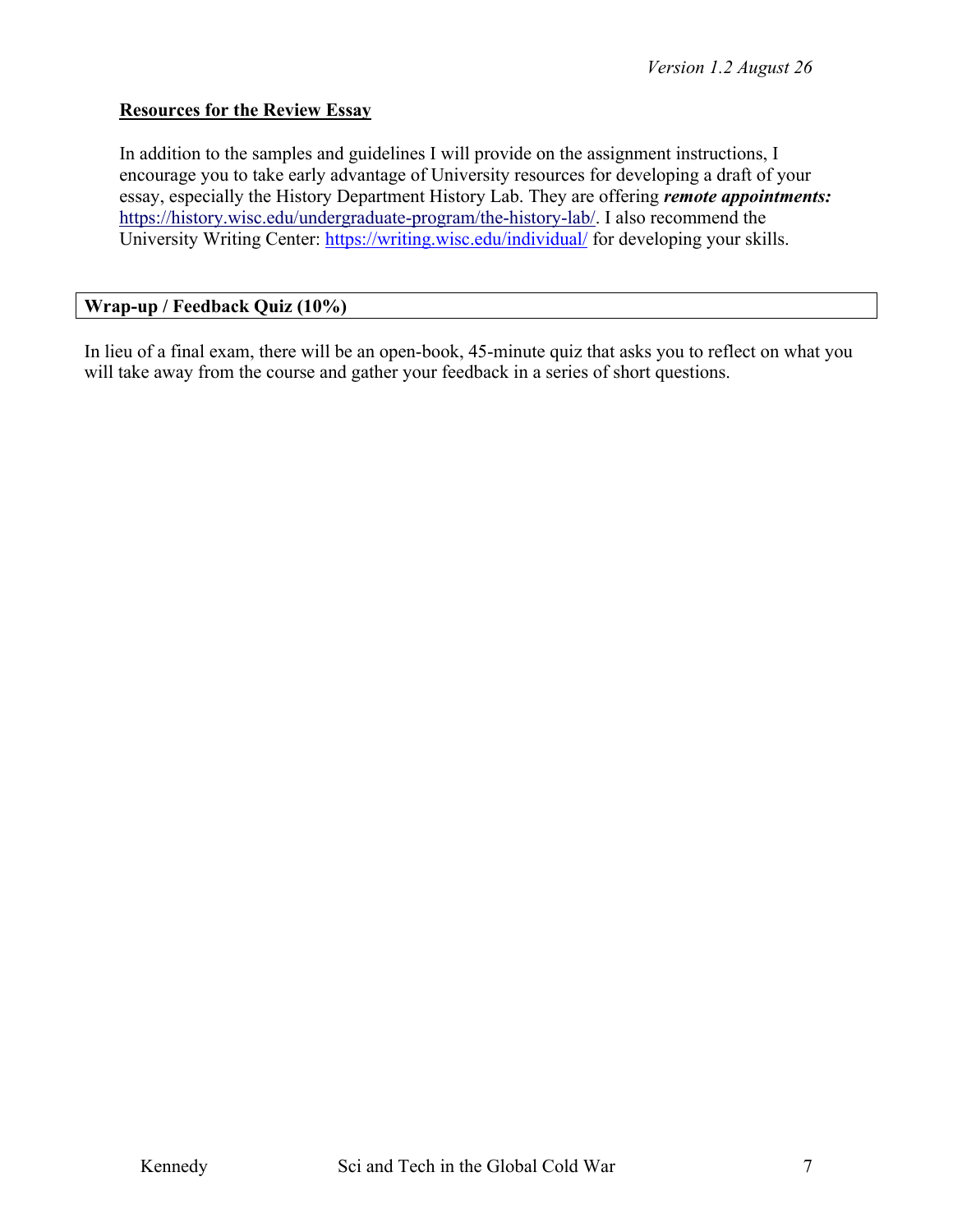# **Schedule of Classes, Readings and Assignments**

| Week 1:                   | Introduction    |                                                                                                                                                                                                                                                                                                                                                                                                                                                                                                          |
|---------------------------|-----------------|----------------------------------------------------------------------------------------------------------------------------------------------------------------------------------------------------------------------------------------------------------------------------------------------------------------------------------------------------------------------------------------------------------------------------------------------------------------------------------------------------------|
| $Class 1 (9/3)$ [online]  | Prep for class: | What was the Cold War and how did it shape science?<br><b>None</b>                                                                                                                                                                                                                                                                                                                                                                                                                                       |
| Week 2:                   |                 | Approaching the Cold War (1940-1945)                                                                                                                                                                                                                                                                                                                                                                                                                                                                     |
| Class $2(9/8)$            | [online]        | Methodologies and Frameworks                                                                                                                                                                                                                                                                                                                                                                                                                                                                             |
|                           | Prep for class: | Read:<br>Audra Wolfe <i>Competing with The Soviets</i> Introduction (8 pgs.)<br>(on canvas) Naomi Oreskes "Science and the Origins of the Cold War"<br>➤<br>$(10 \text{ pgs.})$                                                                                                                                                                                                                                                                                                                          |
| Class $3(9/10)$ [online]  |                 | The Mobilization of Science and Engineering in World War II                                                                                                                                                                                                                                                                                                                                                                                                                                              |
|                           | Prep for class: | Read:<br>(on canvas) Daniel Kevles <i>The Physicists: The History of A Scientific</i><br>➤<br><i>Community in America</i> Chapters 19-21 (61 pgs.)                                                                                                                                                                                                                                                                                                                                                       |
| Week 3:                   |                 | The Atomic Monopoly (1945-1949)                                                                                                                                                                                                                                                                                                                                                                                                                                                                          |
| Class 4 $(9/15)$ [online] |                 | The decision to use the bomb                                                                                                                                                                                                                                                                                                                                                                                                                                                                             |
|                           | Prep for class: | Read:<br>► Wolfe, Audra <i>Competing with The Soviets</i> Chapter 1: The Atomic Age<br>$(14 \text{ pgs.})$<br>$\triangleright$ Campbell Craig and Sergey Radchenko <i>The Atomic Bomb and the</i><br><i>Origins of the Cold War</i> Chapter 3: Truman, The Bomb, and the End<br>of World War II (28 pgs.)<br>(Link on canvas) Alex Wellerstein,: The decision to use the Bomb: A<br>➤<br>Consensus View?<br>http://blog.nuclearsecrecy.com/2013/03/08/the-decision-to-use-<br>the-bomb-a-consensus-view/ |

**Class 5 (9/17) [in-person]\*** Atomic Diplomacy, Atomic Colonialism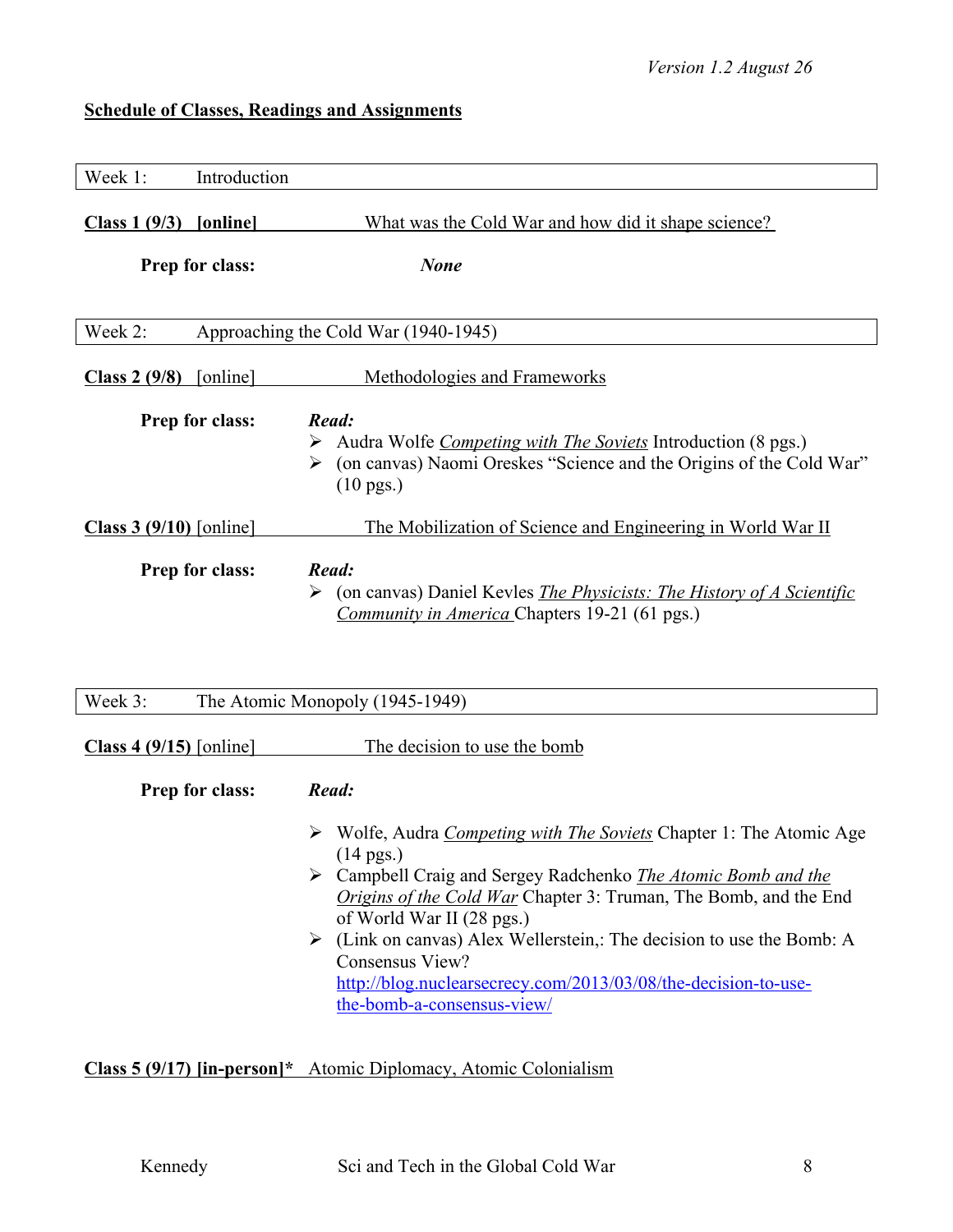# *\*\*\*Assignment 1* **Provided\*\*\***

| Prep for class:             | Read:                                                                                                                                                                                                                                                                                                                                                                                                                                    |
|-----------------------------|------------------------------------------------------------------------------------------------------------------------------------------------------------------------------------------------------------------------------------------------------------------------------------------------------------------------------------------------------------------------------------------------------------------------------------------|
|                             | (on canvas) Campbell Craig and Sergey Radchenko <i>The Atomic Bomb</i><br>➤<br>and the Origins of the Cold War Chapter 5: The Baruch Plan and the<br>Onset of the American Cold War (23 pgs.)<br>> (link on canvas) Timothy Jorgensen, "Bikini islanders still deal with<br>fallout of US nuclear tests" https://theconversation.com/bikini-<br>islanders-still-deal-with-fallout-of-us-nuclear-tests-more-than-70-<br>years-later-58567 |
| Week 4:                     | From Joe-1 to Joe McCarthy (1945-1955)                                                                                                                                                                                                                                                                                                                                                                                                   |
| Class 6 $(9/22)$ [online]   | The Soviet Bomb                                                                                                                                                                                                                                                                                                                                                                                                                          |
| Prep for class:             | Read:                                                                                                                                                                                                                                                                                                                                                                                                                                    |
|                             | (on canvas) Michael Gordin Red Cloud At Dawn: Truman, Stalin and<br>➤<br><i>the End of the Atomic Monopoly Chapter 4: "First Lightning" (45 pgs.)</i>                                                                                                                                                                                                                                                                                    |
| Class 7 $(9/24)$ [online]   | <b>Secrecy and Suspicion</b>                                                                                                                                                                                                                                                                                                                                                                                                             |
| Prep for class:             | Read:                                                                                                                                                                                                                                                                                                                                                                                                                                    |
|                             | (on canvas) Jessica Wang <i>American Science in an Age of Anxiety:</i><br>➤<br>Scientists, Anticommunism, and the Cold War Chapter 1 "Competing<br>Political Visions for Postwar Science" (37 pgs.) and Chapter 2 "Fear,<br>Suspicion and the Surveillance State" (44 pgs.)                                                                                                                                                              |
|                             | Decide on topic for Assignment 1 (Presentation)                                                                                                                                                                                                                                                                                                                                                                                          |
| Week 5:                     | Scientific Polities, Scientific Ideologies (1945-1957)                                                                                                                                                                                                                                                                                                                                                                                   |
| Class $8(9/29)$ [online]    | Governing Science and Scientists                                                                                                                                                                                                                                                                                                                                                                                                         |
| Prep for class:             | Read:                                                                                                                                                                                                                                                                                                                                                                                                                                    |
|                             | Audra Wolfe Competing with the Soviets Chapter 3 "Big Science" (15<br>pgs.)<br>(link on canvas) Vannevar Bush Science the Endless Frontier<br>➤                                                                                                                                                                                                                                                                                          |
| Class 9 (10/1) [in-person]* | "Free Science" and "Marxist Science"                                                                                                                                                                                                                                                                                                                                                                                                     |
| Prep for class:             | Read:                                                                                                                                                                                                                                                                                                                                                                                                                                    |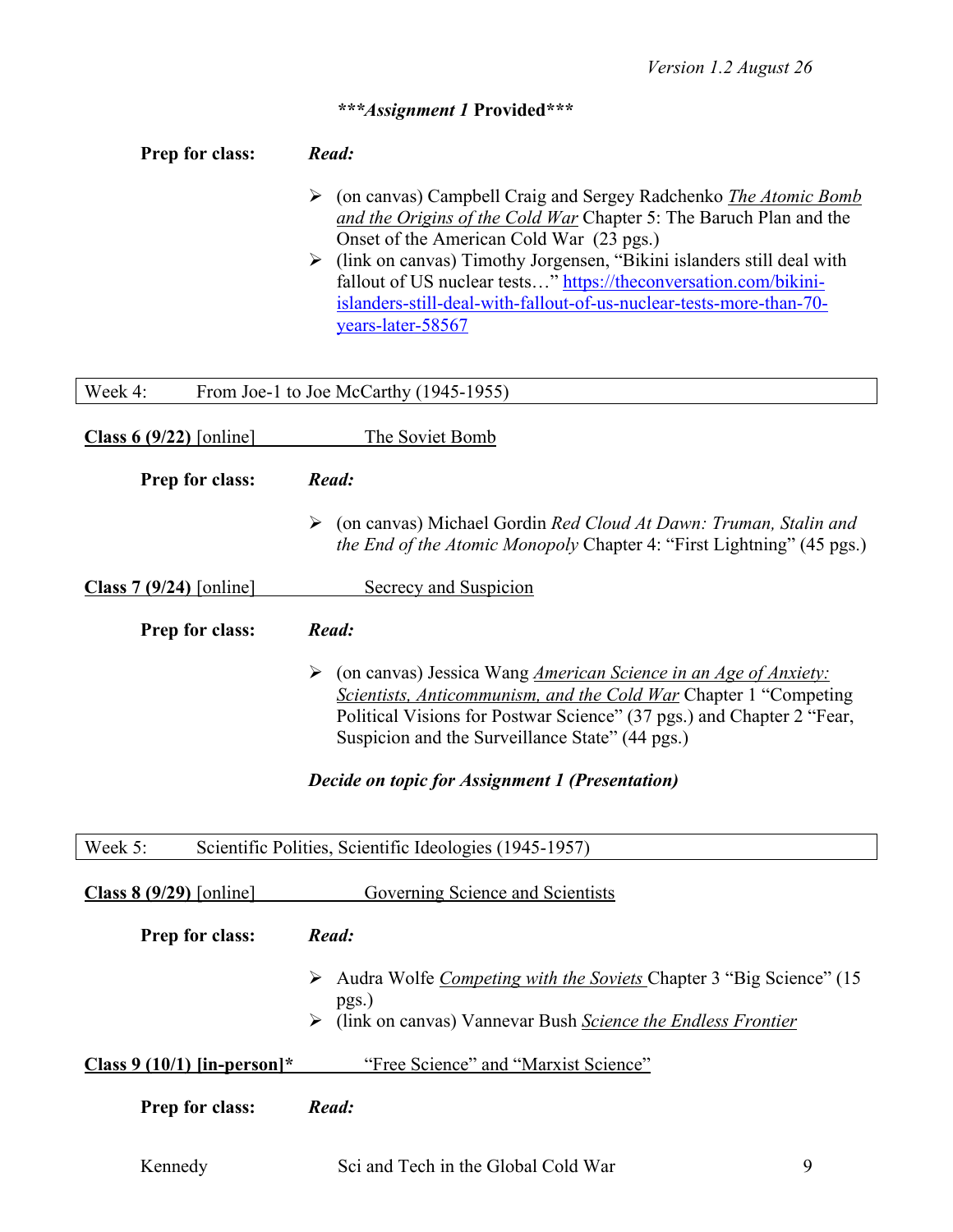Ø (on canvas) Audra Wolfe, *Freedom's Laboratory* Chapter 1: "Western Science vs. Marxist Science" (18 pgs.)

## *Listen:*

Ø (link on canvas) Podcast, BBC In Our Time Podcast "Lysenkoism"

| Week 6:<br>The Military-Industrial-Academic Complex (1950-1968) |                                                                                                                                                                                                                                                                                                                                                                                                                                                                                           |  |  |
|-----------------------------------------------------------------|-------------------------------------------------------------------------------------------------------------------------------------------------------------------------------------------------------------------------------------------------------------------------------------------------------------------------------------------------------------------------------------------------------------------------------------------------------------------------------------------|--|--|
| Class 10 $(10/6)$ [online]                                      | Business, Universities, and the Military                                                                                                                                                                                                                                                                                                                                                                                                                                                  |  |  |
| Prep for class:                                                 | Read:                                                                                                                                                                                                                                                                                                                                                                                                                                                                                     |  |  |
|                                                                 | Audra Wolfe Competing with the Soviets Chapter 2 "The Military<br>Industrial Complex" (16 pgs.)<br>$\triangleright$ (link on canvas) Matthew Levin <i>Cold War University: Madison and</i><br>the New Left in the Sixties Chapter 1: "Cold War University: Higher<br>Education after World War II" (27 pgs.)                                                                                                                                                                              |  |  |
| **Take-Home Midterm Provided**                                  |                                                                                                                                                                                                                                                                                                                                                                                                                                                                                           |  |  |
| Class 11 $(10/8)$ [online]                                      | Scientific Workers and Economic Development                                                                                                                                                                                                                                                                                                                                                                                                                                               |  |  |
| Prep for class:                                                 | Read:                                                                                                                                                                                                                                                                                                                                                                                                                                                                                     |  |  |
|                                                                 | (on canvas) Monique Laney German Rocketeers in the Heart of Dixie:<br>➤<br>Making Sense of the Nazi Past in the Civil Rights Era Chapter 2:<br>Huntsville Becomes the 'Rocket City' (27 pgs.)<br>(link on canvas) David Kaiser "Cold War Requisitions,<br>Scientific Manpower, and the Production of American<br>Physicists after World War II." Historical Studies in the<br>Physical and Biological Sciences 33, no. 1 (September 2002):<br>131–59. $(\leq 25$ pgs., lots of footnotes) |  |  |
| Week 7:                                                         | The Space Race Part 1 (1957-1962)                                                                                                                                                                                                                                                                                                                                                                                                                                                         |  |  |
| Class 12 $(10/13)$ [online]                                     | 1957: Space and Earth                                                                                                                                                                                                                                                                                                                                                                                                                                                                     |  |  |
| Prep for class:                                                 | Read:                                                                                                                                                                                                                                                                                                                                                                                                                                                                                     |  |  |
|                                                                 | (link on canvas) Spencer Weart <i>The Discovery of Global Warming</i><br>➤<br>Chapter 2: "Discovering a Possibility" pgs. 19-37 (18 pgs.)<br>> (link on canvas) Richard Stites "Fantasy and Revolution:<br>Alexander Bogdanov and the Origins of Bolshevik Science<br>Fiction" (Introduction to Bogdanov, <i>Red Star</i> 1908) (17 pgs.)<br>https://muse-jhu-edu.ezproxy.library.wisc.edu/chapter/1007383                                                                                |  |  |
| Kennedy                                                         | Sci and Tech in the Global Cold War<br>10                                                                                                                                                                                                                                                                                                                                                                                                                                                 |  |  |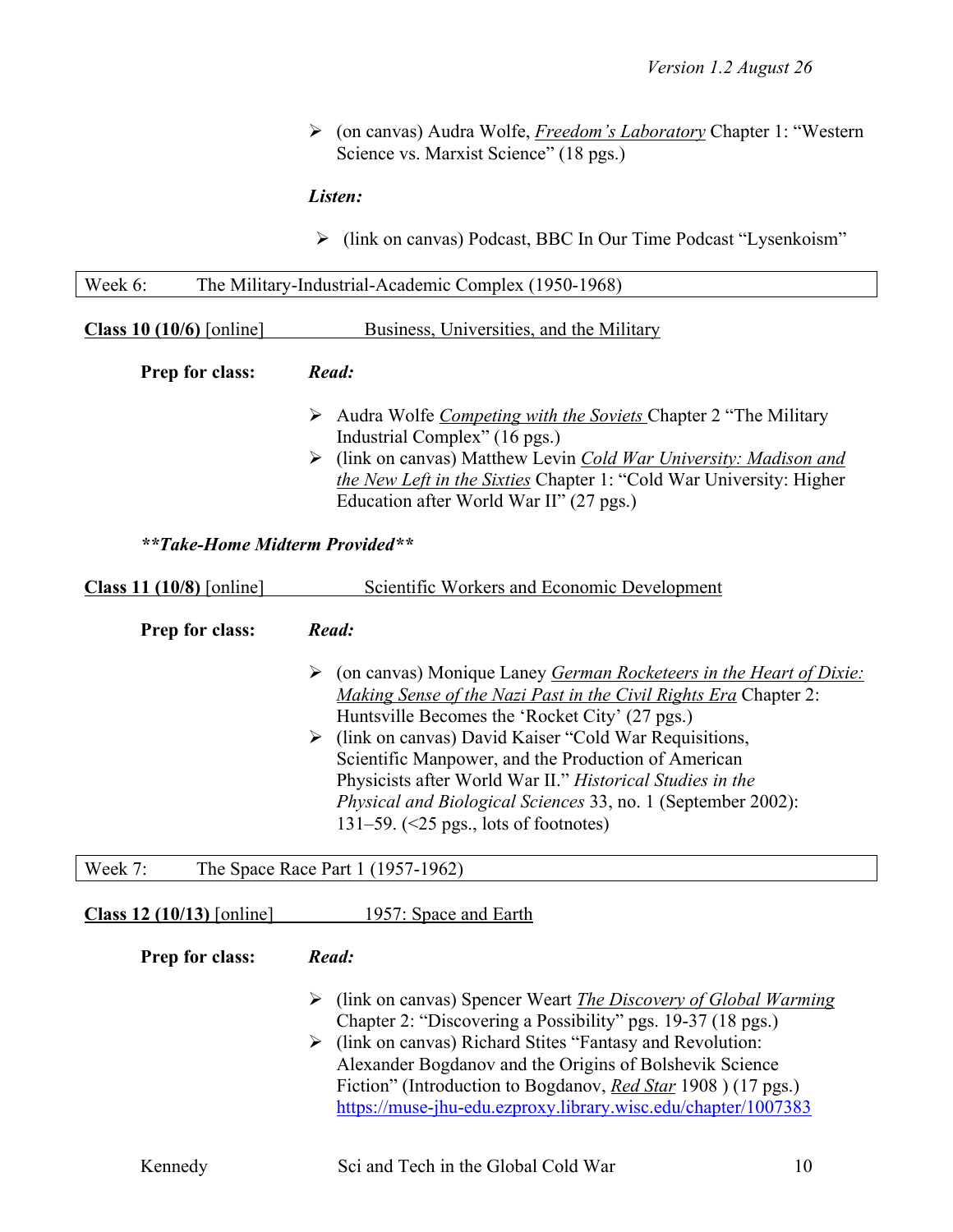#### **Class 13 (10/15) [in-person]** Scientific Revolutions: The American Response to Sputnik

**Prep for class:** *Read:*

Ø (on canvas) George Reisch "When Structure met Sputnik: On the Cold War Origins of the Structure of Scientific Revolutions" in Oreskes and Krige eds. *Science and Technology in the Global Cold War* (17 pgs.)

*\*\*Assignment 2 provided\*\**

*\*\*Take-home mid-term due on Canvas by Friday 11:59PM\*\**

| Week 8:<br>The Space Race Part 2 (1962-1969) |                                                                                                                                                                                                                                                                             |  |
|----------------------------------------------|-----------------------------------------------------------------------------------------------------------------------------------------------------------------------------------------------------------------------------------------------------------------------------|--|
| Class $14(10/20)$ [online]                   | <b>Soviet Space Visions</b>                                                                                                                                                                                                                                                 |  |
| Prep for class:                              | Read:                                                                                                                                                                                                                                                                       |  |
|                                              | (on canvas) Roshanna P. Sylvester "She Orbits over the Sex Barrier:<br>➤<br>Soviet Girls and the Tereshkova Moment" in Andrews and Siddiqi<br>eds. <i>Into The Cosmos: Space Exploration and Soviet Culture</i> (17pgs.)                                                    |  |
|                                              | Listen:                                                                                                                                                                                                                                                                     |  |
|                                              | (link on canvas) Podcast: Art19 The Planetary Society "A<br>➤<br>Political History of Apollo" Episode 2 The Soviet Moonshot<br>With Asif Siddiqi (1hr33minutes) https://art19.com/shows/a-<br>political-history-of-apollo/episodes/d20593c9-8f35-4ad3-a367-<br>a6116be4e0c0 |  |
| Class 15 $(10/22)$ [online]                  | Apollo in Social and Technical Context                                                                                                                                                                                                                                      |  |
| Prep for class:                              | Read:                                                                                                                                                                                                                                                                       |  |
|                                              | (on Canvas) Jack Robertson "Space is Not Black" The Nation June 30,<br>➤<br>1969<br>Audra Wolfe <i>Competing with the Soviets</i> Chapter 6: Race to the Moon<br>➤<br>$(15 \text{ pgs.})$                                                                                   |  |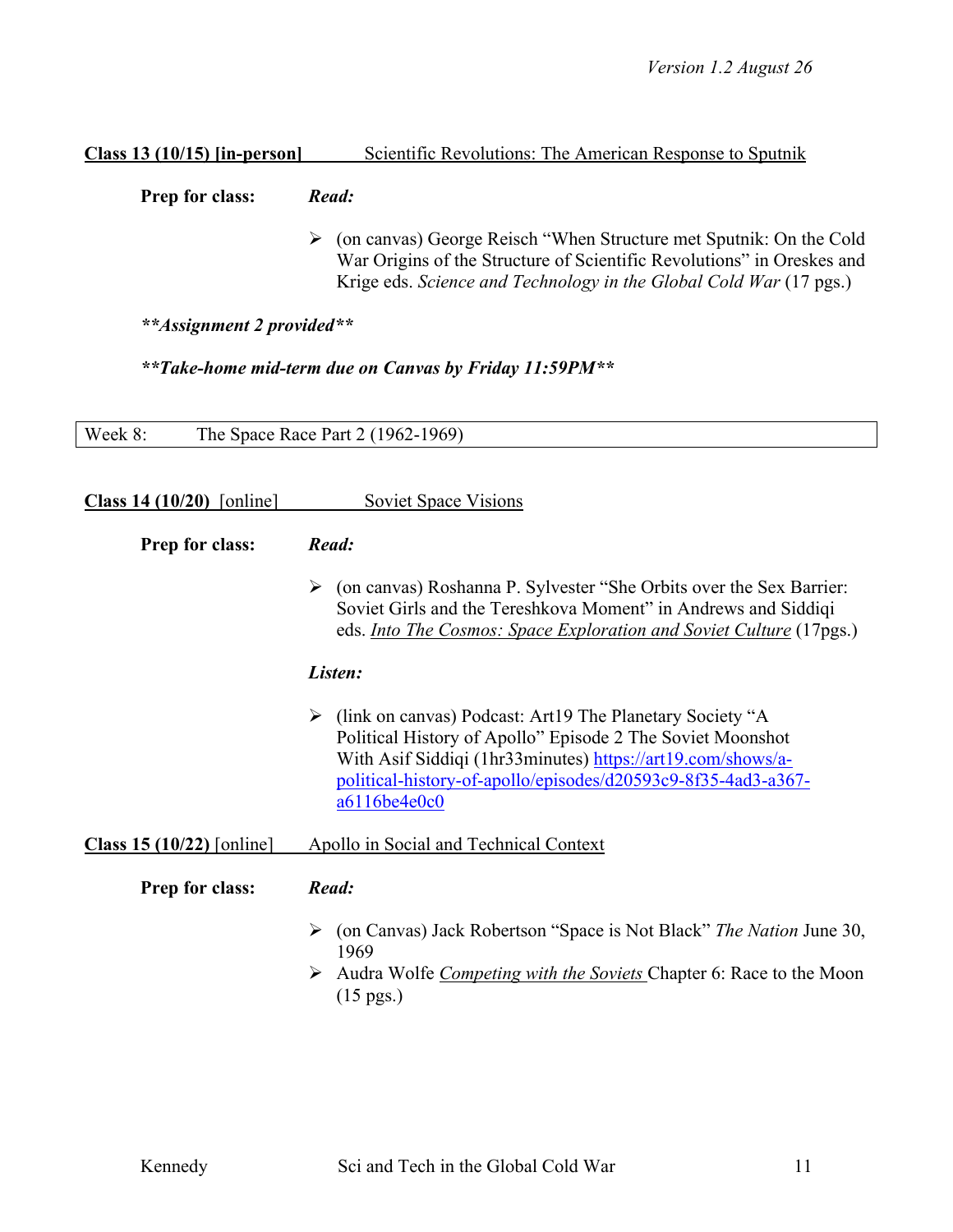# Week 9: The Brain and the Bomb (1950-1987)

*\*\*Meet with Professor Kennedy to discuss assignment 2 During Office Hours or Arrange Time\*\**

| Class 16 $(10/27)$ [online]    | The Psychology of the Enemy                                                                                                                                                                                                                                                                                                                                                |  |  |
|--------------------------------|----------------------------------------------------------------------------------------------------------------------------------------------------------------------------------------------------------------------------------------------------------------------------------------------------------------------------------------------------------------------------|--|--|
| Prep for class:                | Read:                                                                                                                                                                                                                                                                                                                                                                      |  |  |
|                                | (link on canvas) Ellen Herman, The Romance of American<br>➤<br><i>Psychology: Political Culture in the Age of Experts Chapter 5:</i> "The<br>Career of Cold War Psychology" (28 pgs.)<br>> (Link on canvas) Monica Kim, "Empire's Babel: US Military<br>Interrogation Rooms of the Korean War" History of the Present<br>Vol. 3, No. 1 (Spring 2013), pp. 1-28 (<28 pages) |  |  |
| <b>Time TBA:</b>               | <u><b>Virtual "Screening" and real-time discussion</b></u>                                                                                                                                                                                                                                                                                                                 |  |  |
|                                | "Missile," 1988 (Dir. Wiseman, 1h 55m)<br>➤                                                                                                                                                                                                                                                                                                                                |  |  |
| $Class 17 (10/29)$ [in-person] | <b>Cold War Rationality</b>                                                                                                                                                                                                                                                                                                                                                |  |  |
| Prep for class:                | Read:                                                                                                                                                                                                                                                                                                                                                                      |  |  |
|                                | ➤<br>(on canvas) Paul Erickson, The World the Game Theorists Made<br>Chapter five "The Brain and the Bomb" (40 pgs.)<br>$\triangleright$ (link on canvas) Carol Cohn, "Sex and Death in the Rational<br>World of Defense Intellectuals" Signs 1987 (31pgs.)<br>http://ezproxy.library.wisc.edu/login?url=https://www-jstor-<br>org.ezproxy.library.wisc.edu/stable/3174209 |  |  |
| Week 10:                       | The Computer (1950-1980)                                                                                                                                                                                                                                                                                                                                                   |  |  |
| Class 18 $(11/3)$ [online]     | American Networks: Electronics and the ARPAnet                                                                                                                                                                                                                                                                                                                             |  |  |
| <b>Prep for class:</b>         | Read:                                                                                                                                                                                                                                                                                                                                                                      |  |  |
| Class 19 $(11/5)$ [online]     | $\triangleright$ (on canvas) Paul Edwards, The Closed World: Computers and the<br>Politics of Discourse in Cold War America Chapter two "Why Build"<br>Computers" and Chapter three "SAGE)" (66 pgs.)<br>(link on canvas) Interview with Paul Baran Wired 2001.<br>➤<br><b>Socialist Networks</b>                                                                          |  |  |
| Prep for class:                | Read:                                                                                                                                                                                                                                                                                                                                                                      |  |  |
|                                |                                                                                                                                                                                                                                                                                                                                                                            |  |  |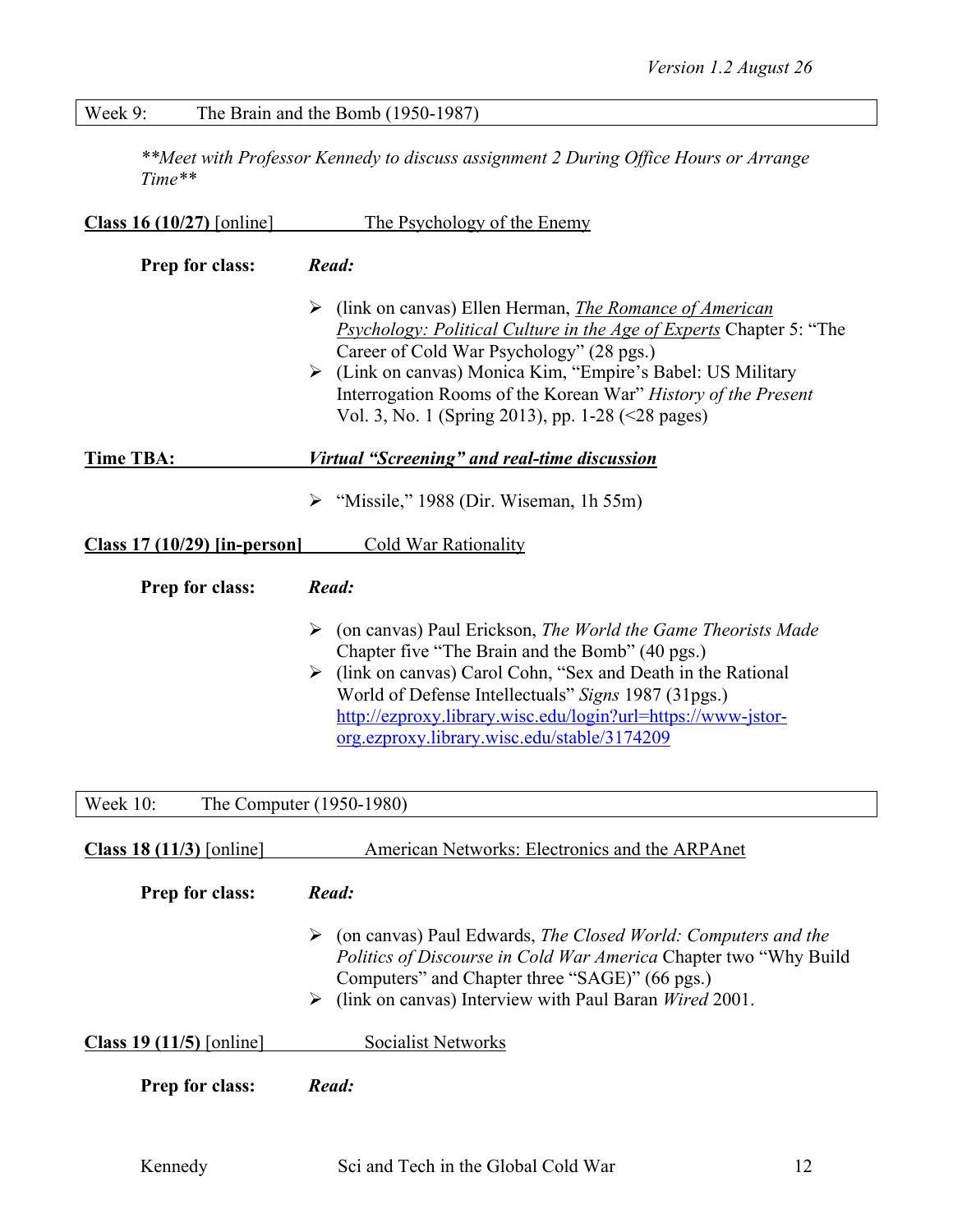- Ø Benjamin Peters, "The Soviet InterNyet" *Aeon,* 17 October, 2016 https://aeon.co/essays/how-the-soviets-invented-the-internet-and-whyit-didn-t-work
- $\triangleright$  Eden Medina, "Cybernetic Revolutionaries" http://www.cabinetmagazine.org/issues/46/medina.php.

Week 11: Vietnam (1963-1973)

| Class $20(11/10)$ [online]                                        | Igloo White and Agent Orange                                                                                                                                                                                                                                                                                                                                             |
|-------------------------------------------------------------------|--------------------------------------------------------------------------------------------------------------------------------------------------------------------------------------------------------------------------------------------------------------------------------------------------------------------------------------------------------------------------|
| Prep for class:                                                   | Watch:                                                                                                                                                                                                                                                                                                                                                                   |
|                                                                   | "The Fog of War: Eleven Lessons from the Life of Robert McNamara"<br>➤<br>(Dir. Errol Morris 2003 1hr 47min)                                                                                                                                                                                                                                                             |
| Class 21 $(11/12)$                                                | ***Student Presentations***<br><u>[in-person]</u>                                                                                                                                                                                                                                                                                                                        |
| <b>Prep for Class:</b>                                            | <b>Finish Presentations</b>                                                                                                                                                                                                                                                                                                                                              |
| Week 12:                                                          | Vietnam (cont.) and Economic Development (1960-1989)                                                                                                                                                                                                                                                                                                                     |
| Class 22 $(11/17)$ [online]                                       | Radical Science and Citizen Science<br><i>(with virtual visit to U. Archives)</i>                                                                                                                                                                                                                                                                                        |
| <b>Prep for Class:</b><br><b>Class 23 (11/19)</b> [online*] (tbc) | Read:<br>(link on canvas) Schmalzer, Chard, and Botelho, Introduction to<br>➤<br>Science for the People<br>(link on canvas) Science for the People Documents on "Militarism"<br>➤<br>introduced by Chard<br>De-colonization and Cold War Conflicts for Hearts and Minds                                                                                                  |
| <b>Prep for Class:</b>                                            | Read:                                                                                                                                                                                                                                                                                                                                                                    |
|                                                                   | Audra Wolfe Competing with the Soviets, Chapter 4: Hearts and Minds<br>➤<br>and Markets (18 pgs.)<br>Sonja Schmid "Nuclear Colonization?: Soviet Technopolitics in the<br>Second World" in Hecht ed. Entangled Geographies (21 pgs.)<br>Read:<br>Watch "Pandora's Box: Part 5: Black Power" (Dir Adam Curtis,<br>➤<br>1992.) https://www.youtube.com/watch?v=UidPGHvBc4Y |
| Kennedy                                                           | Sci and Tech in the Global Cold War<br>13                                                                                                                                                                                                                                                                                                                                |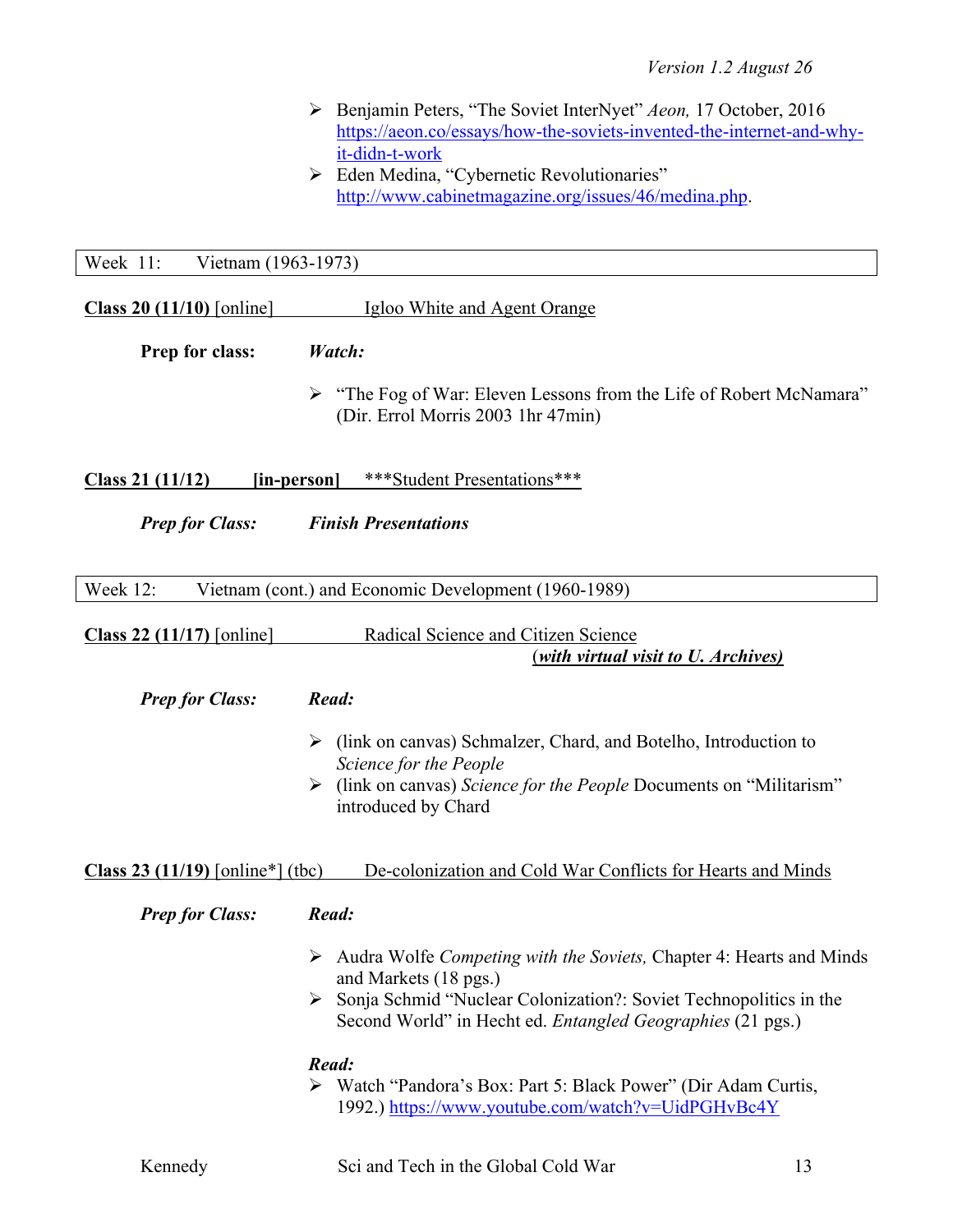| China and the Atomic Club (1960-1980) Thanksgiving week | Week $13:$ |
|---------------------------------------------------------|------------|
|---------------------------------------------------------|------------|

**Class 24 (11/24)** [online] Scientific Development in China; the Atomic Club

#### *Prep for Class: Read:*

- Ø (link on canvas) Sigrid Schmalzer "Self-Reliant Science: The Impact of the Cold War on Science in Socialist China" in Oreskes and Kriege eds. *Science and Technology in the Global Cold War* (23 pgs.)
- Ø (link on canvas) Zuoyue Wang "The Cold War and the Reshaping of Transnational Science in China" in Oreskes and Kriege eds. *Science and Technology in the Global Cold War*

#### *No Meeting Thursday 11/26 – Thanksgiving*

#### *[switch to all-remote instruction]*

| Week 14:<br>Legacies: Environment       |                                                                                                                                                                                                                                                                                                                                                      |
|-----------------------------------------|------------------------------------------------------------------------------------------------------------------------------------------------------------------------------------------------------------------------------------------------------------------------------------------------------------------------------------------------------|
| Class $25(12/1)$ [online]               | Landscapes                                                                                                                                                                                                                                                                                                                                           |
| <b>Prep for Class:</b>                  | Read:                                                                                                                                                                                                                                                                                                                                                |
|                                         | $\triangleright$ (link on canvas) Ruth Oldenziel "Islands: The United States as a<br>Networked Empire" in Hecht ed. Entangled Geographies. (20 pgs.)<br>(link on canvas) Traci Brynne Voyles: Wastelanding: Legacies of<br>➤<br>Uranium Mining in Navajo Country, 2016 Chapter 2: "Prospecting for<br>Magic Ore in America's New Frontier" (30 pgs.) |
| TBA                                     | Screening of "Containment" (1h 20m; Dir. Moss and Galison, 2015)                                                                                                                                                                                                                                                                                     |
| Class 26 $(12/3)$ [online]              | Radiation                                                                                                                                                                                                                                                                                                                                            |
| Prep for class:                         | <b>None</b>                                                                                                                                                                                                                                                                                                                                          |
| Legacies: Politics of Doubt<br>Week 15: |                                                                                                                                                                                                                                                                                                                                                      |
| Class 27 (12/8) [online]                | Chernobyl                                                                                                                                                                                                                                                                                                                                            |
| Prep for class:                         | Read:                                                                                                                                                                                                                                                                                                                                                |
|                                         | Svetlana Alexievich Voices from Chernobyl Selections TBA<br>➤                                                                                                                                                                                                                                                                                        |
| <b>Class 27 (12/10)</b> [online]        | Doubt                                                                                                                                                                                                                                                                                                                                                |
|                                         |                                                                                                                                                                                                                                                                                                                                                      |